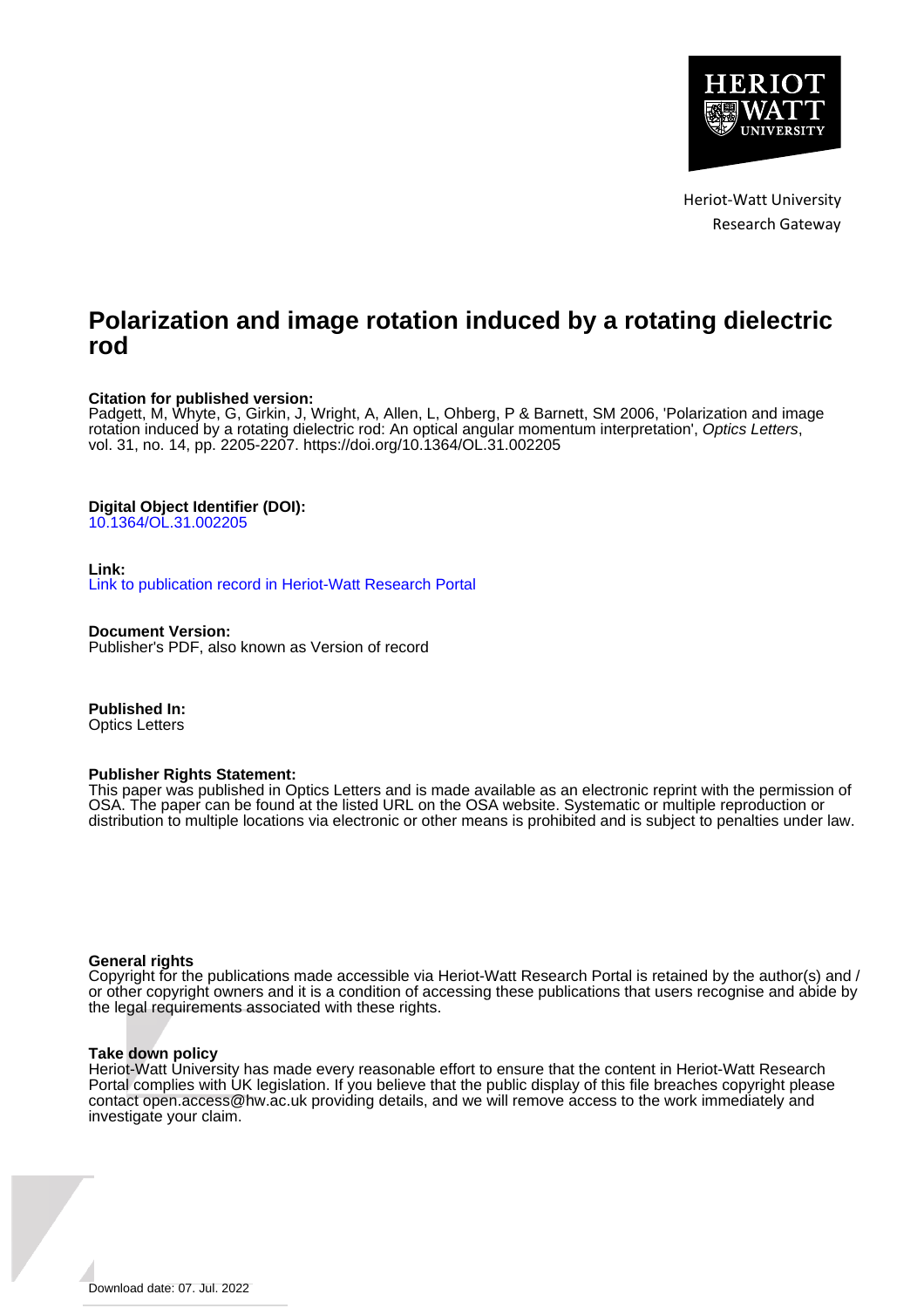# **Polarization and image rotation induced by a rotating dielectric rod: an optical angular momentum interpretation**

#### **Miles Padgett and Graeme Whyte**

*Department of Physics and Astronomy, SUPA, University of Glasgow, Glasgow G12 8QQ, Scotland*

#### **John Girkin and Amanda Wright**

*Institute of Photonics, SUPA, University of Strathclyde, 106 Rottenrow, Glasgow G4 0NW, Scotland*

#### **Les Allen, Patrik Öhberg, and Stephen M. Barnett**

*Department of Physics, SUPA, University of Strathclyde, Glasgow G4 0NG, Scotland*

Received March 6, 2006; accepted April 6, 2006; posted April 26, 2006 (Doc. ID 68720)

When light is transmitted along the axis of a rotating glass rod, the polarization of the light is rotated through a small angle [Proc. R. Soc. London, Ser. A **349**, 423 (1976)]. Under the same conditions, we predict a rotation of the transmitted image by exactly the same angle. The treatment of the two effects in terms of light's spin and orbital angular momentum suggests that they share a common origin. © 2006 Optical Society of America

*OCIS codes:* 230.2240, 260.2110, 260.5430.

In the mid-1970s  $Jones^{1-3}$  published a number of papers relating to the effect that moving media had on the properties of transmitted light. Initially, Jones examined the lateral displacement of a light beam upon transmission through a linear dielectric with transverse velocity *v*, described as ether drag. He then demonstrated a rotational equivalent where the polarization of the light propagating along the axis of a rotating rod was subject to a small rotation,  $\Delta\theta_{\rm pol}$ , given by

$$
\Delta \theta_{\text{pol}} = \Omega (n_g - 1/n_\phi) L/c. \tag{1}
$$

Here  $\Omega$  is the angular velocity of the dielectric medium, *L* is its length, and  $n_g$  and  $n_g$  are the refractive indices corresponding to the group and phase velocities of the light in the medium. The work of Jones was supported by the theoretical analysis of Player,<sup>4</sup> who applied Maxwell's equations within a moving reference frame<sup>5</sup> and carefully included the effects of dispersion. Later work by Nienhuis *et al.*<sup>6</sup> examined the problem on an atomic scale and drew compatible conclusions.

In this Letter we argue that an equivalent mechanically induced rotation should be observed on the transmitted image and that, if treated in terms of the light's angular momentum,  $7,8$  the rotation of the polarization and images correspond to phase shifts that are dependent, respectively, on the spin and orbital components of the optical angular momentum.

The expression for the transverse photon drag, observed by Jones, resulting from a medium with a transverse velocity *v*, is readily derived by considering the frame of reference in which the medium is stationary (Fig. 1). We shall assume that the velocity of the medium is very much less than that of the light so that the nonrelativistic Gallilean transformation

can be used. The transformation into the rest frame of the medium results in a small angle of incidence,  $\alpha$ , of the beam given by

$$
\alpha = v/c. \tag{2}
$$

The resulting lateral displacement,  $\Delta_{refraction}$ , of the beam due to refraction in the dielectric medium of thickness *L* is

$$
\Delta_{\text{refraction}} = \frac{vL}{c} (1 - 1/n_{\phi}). \tag{3}
$$

Note that we have taken care to distinguish the refractive index associated with the phase velocity,  $n_{\phi}$ , from that associated with the group velocity,  $n_g$ . Here the phenomenon responsible for the displacement is refraction; so it is  $n_{\phi}$  that appears.

An additional contribution to the lateral displacement of the beam arises from the delay experienced by the light traveling through the dielectric



Fig. 1. (Color online) Transverse shift imparted to a light beam by a moving medium can be calculated in the frame of the medium.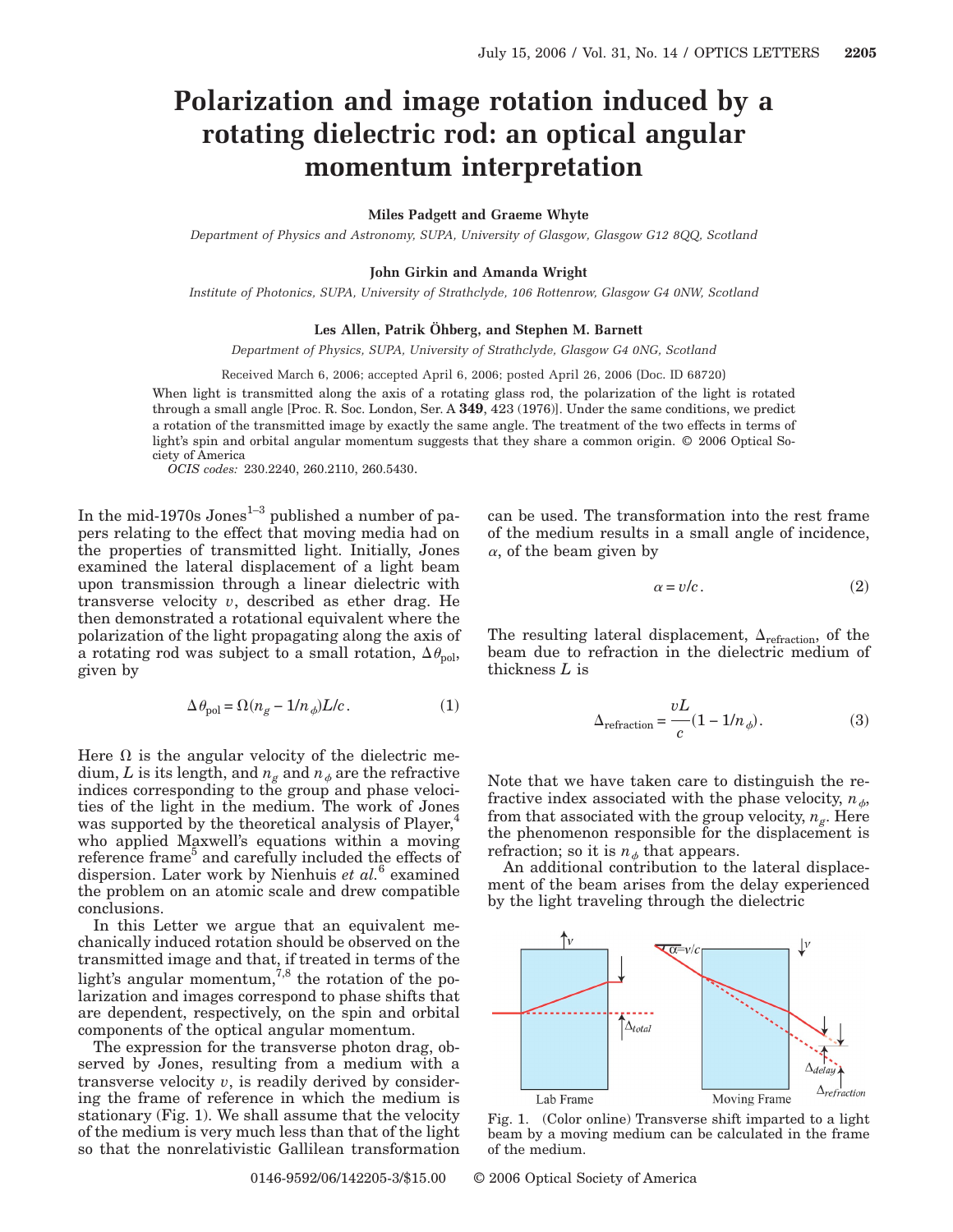**2206** OPTICS LETTERS / Vol. 31, No. 14 / July 15, 2006

$$
t_{\text{delay}} = \frac{L}{\cos(\alpha/n_{\phi})} \frac{(n_g - 1)}{c} \approx L \frac{(n_g - 1)}{c}.
$$
 (4)

In the rest frame of the dielectric, this delay results in a lateral displacement of

$$
\Delta_{\text{delay}} = \alpha L (n_g - 1) = \frac{vL}{c} (n_g - 1). \tag{5}
$$

The phenomenon responsible for the delay is the time taken for the light to traverse the dielectric, and so it is  $n_g$  that appears. The total lateral displacement of the beam is given by the sum of these refractive and delay terms:

$$
\Delta_{\text{total}} = \frac{vL}{c}(n_g - 1/n_\phi). \tag{6}
$$

This displacement, in conjunction with the transit time through the dielectric, is equivalent to a transverse drag velocity,  $u_{\text{drag}}=v[1-1/(n_{\phi}n_{g})]$ , acting on the light and is, therefore, in agreement with earlier work. $\overline{9}$ –11

For a rotating medium we may consider the transverse velocity of the medium to arise from the tangential component of the rotary motion of a glass rod, coaxial with the axis of the light beam. Under such conditions, at a radius *r* from the axis of the rod rotating with angular velocity  $\Omega$ , the angular shift  $\Delta\theta$  is given by

$$
r\Delta\theta = (n_g - 1/n_\phi)r\Omega \frac{L}{c}.\tag{7}
$$

If an image is considered to be made up of a number of such light beams or rays, we can conclude that an image will be rotated through the angle

$$
\Delta \theta_{\text{image}} = (n_g - 1/n_\phi) \Omega \frac{L}{c},\tag{8}
$$

which is exactly equal to that through which the polarization is rotated.

A linearly polarized light beam is equivalent to a superposition of right- and left-handed circular polarization  $(\sigma = \pm 1)$  associated with the spin angular momentum (SAM) of the photon. A rotation of the linear polarization by  $\Delta\theta$  is equivalent to a relative phase difference of  $2\Delta\theta$  between the constituent circular polarization components. Hence the rotation of the plane of linear polarization is equivalent to a phase shift,  $\Delta \phi$ , of the circular polarization given by

$$
\Delta \phi(\sigma) = \sigma(n_g - 1/n_\phi) \Omega \frac{L}{c}.
$$
\n(9)

In a similar way, image rotation can be expressed as phase shifts between the different constituent orbital angular momentum components.12–14 The azimuthal phase term, exp(-il  $\theta$ ), describing the helical phase fronts associated with orbital angular momentum (OAM) means that these modes have an *l*-fold rotational symmetry about the beam axis. Conse-



Fig. 2. (Color online) Application of a magnetic field along the axis of the rod leads to a rotation of the transmitted polarization but not of the image. Conversely, the mechanically induced ether drag associated with a rotating cylinder rotates both the polarization and the image through the same angle.

quently, a rotation of the mode about this axis through an angle  $\Delta\theta$  changes the phase by  $\Delta\phi = l\Delta\theta$ . It follows that although the image rotation is independent of *l*, the associated phase shift will be proportional to *l*:

$$
\Delta \phi(l) = l(n_g - 1/n_\phi) \Omega \frac{L}{c}.
$$
\n(10)

For the transmission of light along the axis of a rotating rod we deduce a complete equivalence between the magnitude and direction of the polarization rotation observed by Jones and the predicted image rotation. Furthermore, these expressions can be expressed equivalently in terms of phase changes between the orthogonal spin (polarization) and orbital angular momentum (image) states.

However, whereas we anticipate equivalence between the phase shift for spin and orbital angular momentum arising from mechanical rotation, this is not the case for magnetic Faraday effects. Figure 2 summarizes our understanding of the polarization and image rotations induced by the magnetic Faraday effect and those mechanically induced by the transverse drag. The magnetic Faraday effect gives a rotation of linear polarization proportional to the magnetic field applied along the length of the me- $\dim$ ,  $\Delta \theta_{\text{pol}} = BVL$ , where *V* is the Verdet constant for the medium. Rotations of many degrees are readily obtainable for the polarization, but a casual inspection of the magnetic Faraday effect reveals that there is no attendant image rotation. Whether there is a more subtle link between the applied magnetic field and a resulting image rotation is perhaps an interesting question that we do not address here.

In summary, we believe that upon transmission along the axis of a rotating medium there is a mechanically induced rotation of both the polarization and the image through precisely the same angle. This might have been expected, as the spin and orbital angular momentum have a common origin in the azi-